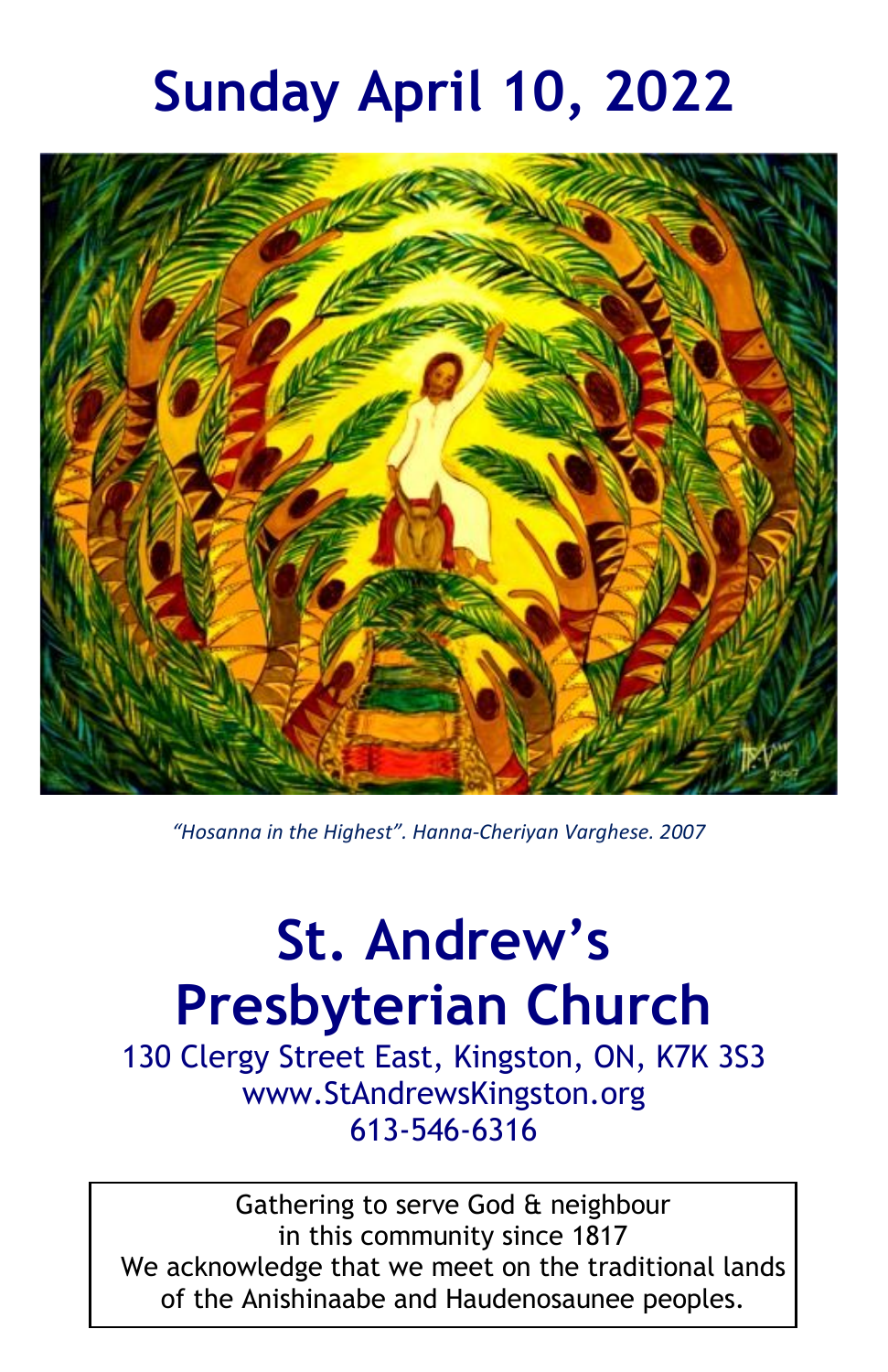# *ORDER OF SERVICE*

| <b>Prelude</b><br><b>Entry of the Bible</b> | Entrada<br>All glory, laud and honour<br>The Palms                   | J.F. Dandrieu<br>G.F. Kaufmann<br>J-B Fauré |
|---------------------------------------------|----------------------------------------------------------------------|---------------------------------------------|
| <b>Call to Worship</b>                      |                                                                      |                                             |
| <b>Hymn</b>                                 | All glory, laud and honour<br>thou good and gracious King            | (vs.1,2,4)<br>214                           |
| <b>Prayer of Approach</b>                   |                                                                      |                                             |
| <b>The Lord's Prayer</b>                    |                                                                      | see insert                                  |
| <b>Greetings &amp; Announcements</b>        |                                                                      |                                             |
| <b>Introit</b>                              | Hosanna to the Son of David                                          | <b>Arthur Hutchings</b>                     |
| <b>Palm Sunday Litany</b>                   |                                                                      | see insert                                  |
| <b>Time with Children</b>                   |                                                                      |                                             |
| <b>Hymn</b>                                 | Hosanna, loud hosanna                                                | 218                                         |
|                                             | that ancient song we sing                                            |                                             |
| <b>Scripture Lessons</b>                    | Psalm 118:1, 21-29                                                   | Kim S-Mills                                 |
| <b>Sermon</b>                               | Luke 19:28-41, 44b                                                   |                                             |
| <b>Hymn</b>                                 | Palm Sunday: Welcoming and Following<br>My song is love unknown      | 220                                         |
|                                             | love to the loveless shown                                           |                                             |
|                                             |                                                                      |                                             |
|                                             | <b>Prayers of Thanksgiving, Intercession and Dedication</b>          |                                             |
| <b>Doxology</b>                             | Praise God from whom all blessings flow                              | 830                                         |
| <b>Hymn</b>                                 | Ride on, ride on in majesty<br>then take, O God, thy power and reign | $(vs.1-2,4-5)$ 217                          |
| <b>Benediction and Choral Amen</b>          |                                                                      |                                             |
| <b>Postlude</b>                             | Intrada                                                              | <b>B. Brockless</b>                         |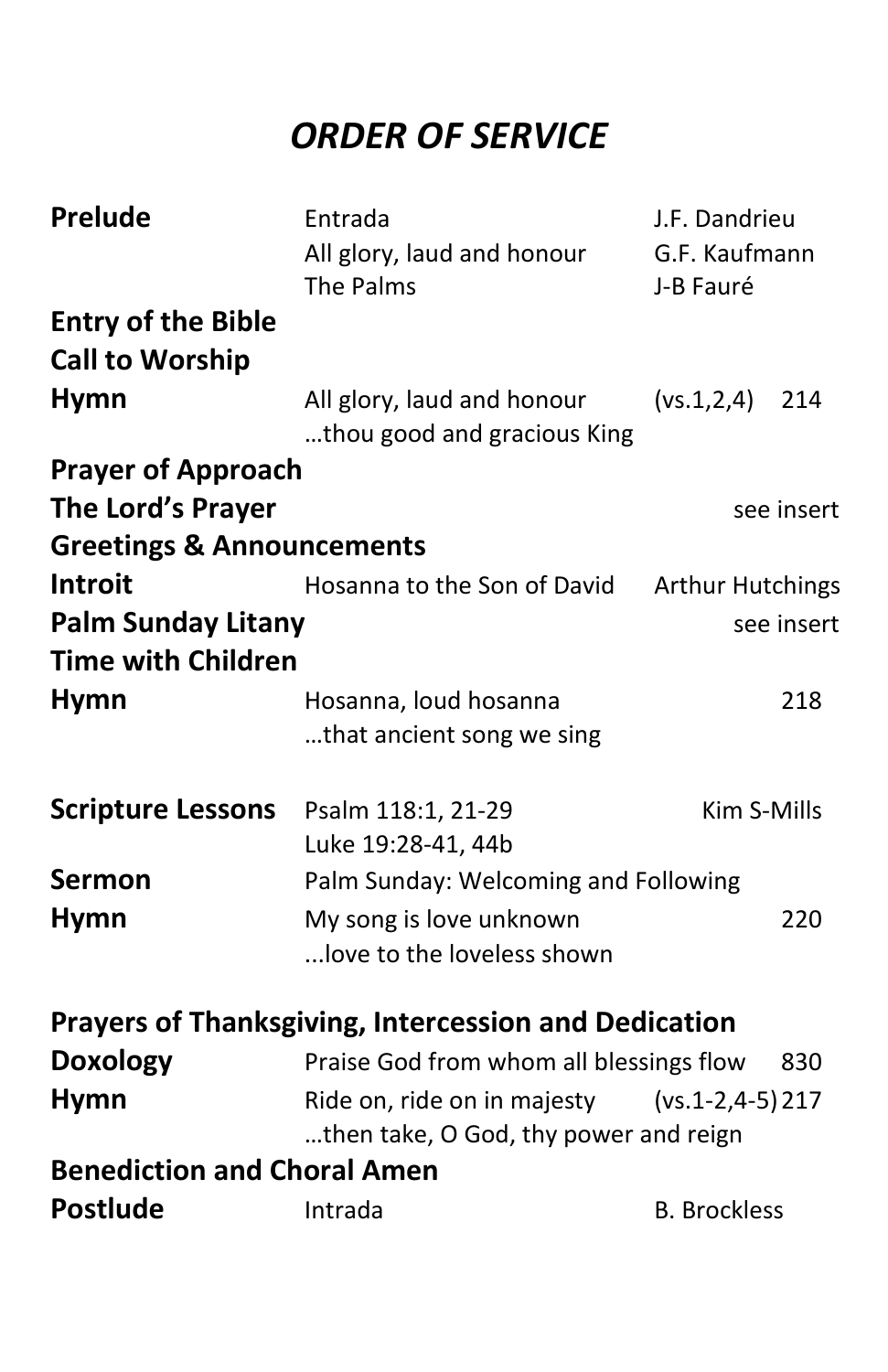#### **The Lord's Prayer**

Our Father, who art in heaven, hallowed be thy name. Thy kingdom come, thy will be done, on earth as it is in heaven. Give us this day our daily bread.

Forgive us our debts as we forgive our debtors.

And lead us not into temptation but deliver us from evil,

for thine is the kingdom, the power and the glory, for ever. Amen

#### **SCRIPTURE LESSONS**

#### **Psalm 118:1, 21-29**

Give thanks to the Lord who is good; the mercy of the Lord endures for ever.

> **I will give thanks to the Lord who answered me and has become my salvation.**

The same stone which the builders rejected has become the chief cornerstone.

#### **This is the Lord's doing,**

**and it is marvellous in our eyes.**

On this day the Lord has acted; we will rejoice and be glad in it.

**Hosannah, Lord, Hosannah!** 

#### **Lord, send us now success.**

Blessed is the one who comes in the name of the Lord;

**we bless you from the house of the Lord.**

God is the Lord and has shined upon us;

**form a procession with branches up to the horns of the altar.** "You are my God, and I will thank you;

you are my God, and I will exalt you."

**Give thanks to the Lord who is good; the mercy of the Lord endures for ever.**

#### **Luke 19:28-41, 44b**

After he had said this, he went on ahead, going up to Jerusalem. When he had come near Bethphage and Bethany, at the place called the Mount of Olives, he sent two of the disciples, saying, 'Go into the village ahead of you, and as you enter it you will find tied there a colt that has never been ridden. Untie it and bring it here. If anyone asks you, "Why are you untying it?" just say this: "The Lord needs it."' So those who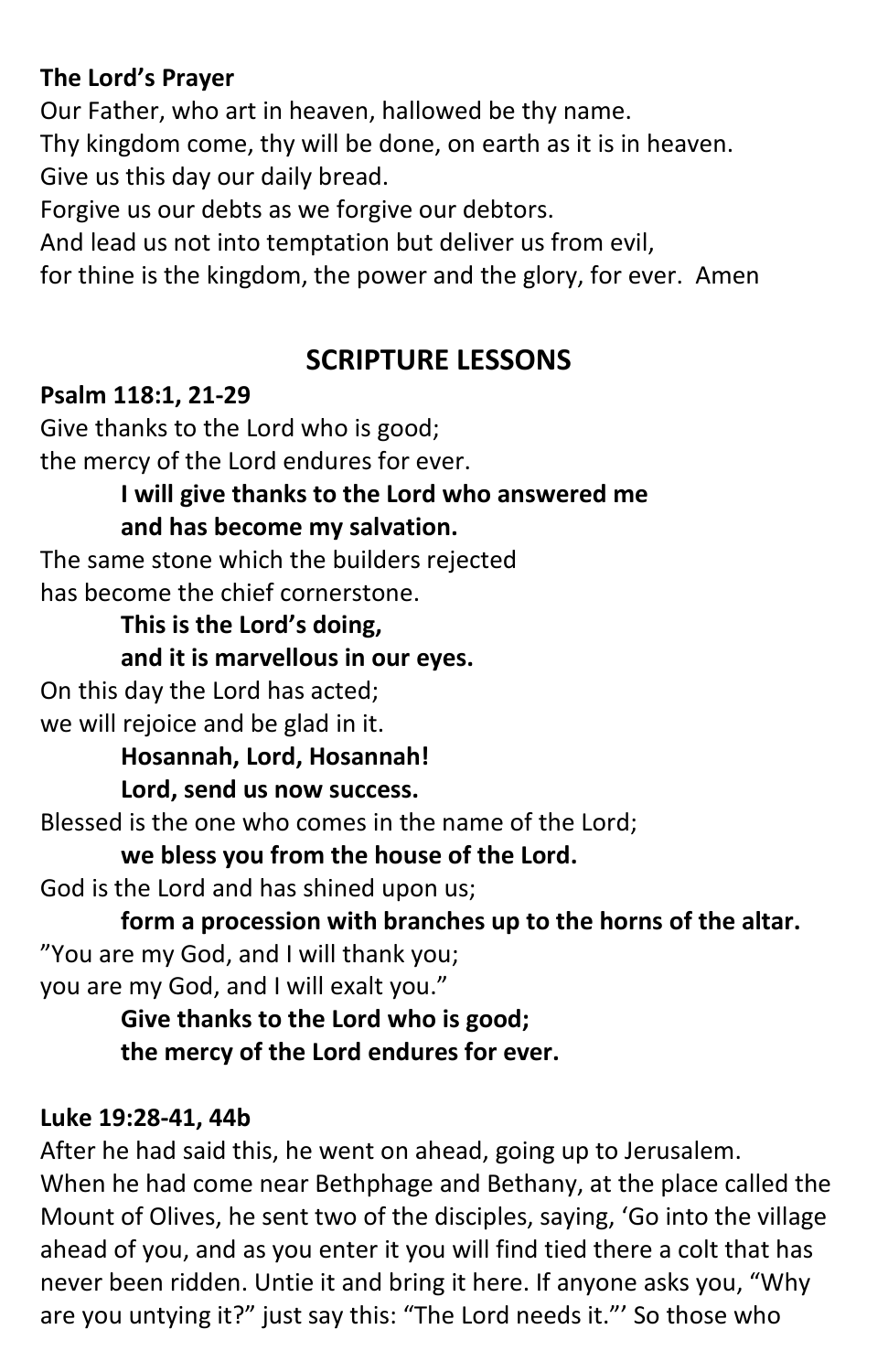were sent departed and found it as he had told them. As they were untying the colt, its owners asked them, 'Why are you untying the colt?' They said, 'The Lord needs it.' Then they brought it to Jesus; and after throwing their cloaks on the colt, they set Jesus on it. As he rode along, people kept spreading their cloaks on the road. As he was now approaching the path down from the Mount of Olives, the whole multitude of the disciples began to praise God joyfully with a loud voice for all the deeds of power that they had seen, saying,

> 'Blessed is the king who comes in the name of the Lord! Peace in heaven, and glory in the highest heaven!'

Some of the Pharisees in the crowd said to him, 'Teacher, order your disciples to stop.' He answered, 'I tell you, if these were silent, the stones would shout out.'

As he came near and saw the city, he wept over it, saying, 'If you, even you, had only recognized on this day the things that make for peace! But … you did not recognize the time of your visitation from God.'

# **NOTES FROM THE DIRECTOR OF MUSIC**

Palm Sunday is a very special Sunday and allows for some very special music. The music is largely a celebration of Jesus' triumphal entry into Jerusalem. The first **Prelude** is thus a simple piece of entrance music by the Baroque French composer Jean-François Dandrieu (1682-1738). The second **Prelude** is based on the tune "Valet will ich ir geben" which over time has been transformed into the tune St. Theodulph to be used with our first hymn. Georg Friedrich Kauffmann (1679-1735) almost landed the position of Kapellmeister in Leipzig but lost out to someone named J.S. Bach whom the town council thought was better. The third **Prelude** is another old chestnut along the lines of *The Holy City*, which was played last week. This is an organ arrangement of a once popular anthem *The Palms.* It was composed by a French art collector and operatic baritone, Jean-Baptiste Fauré (not to be confused with the famous Gabriel Fauré) and was entitled "Les Rameaux". The work was published in 1864 and various English translations have been attempted over the years. Though well known a hundred years ago, it is seldom performed today.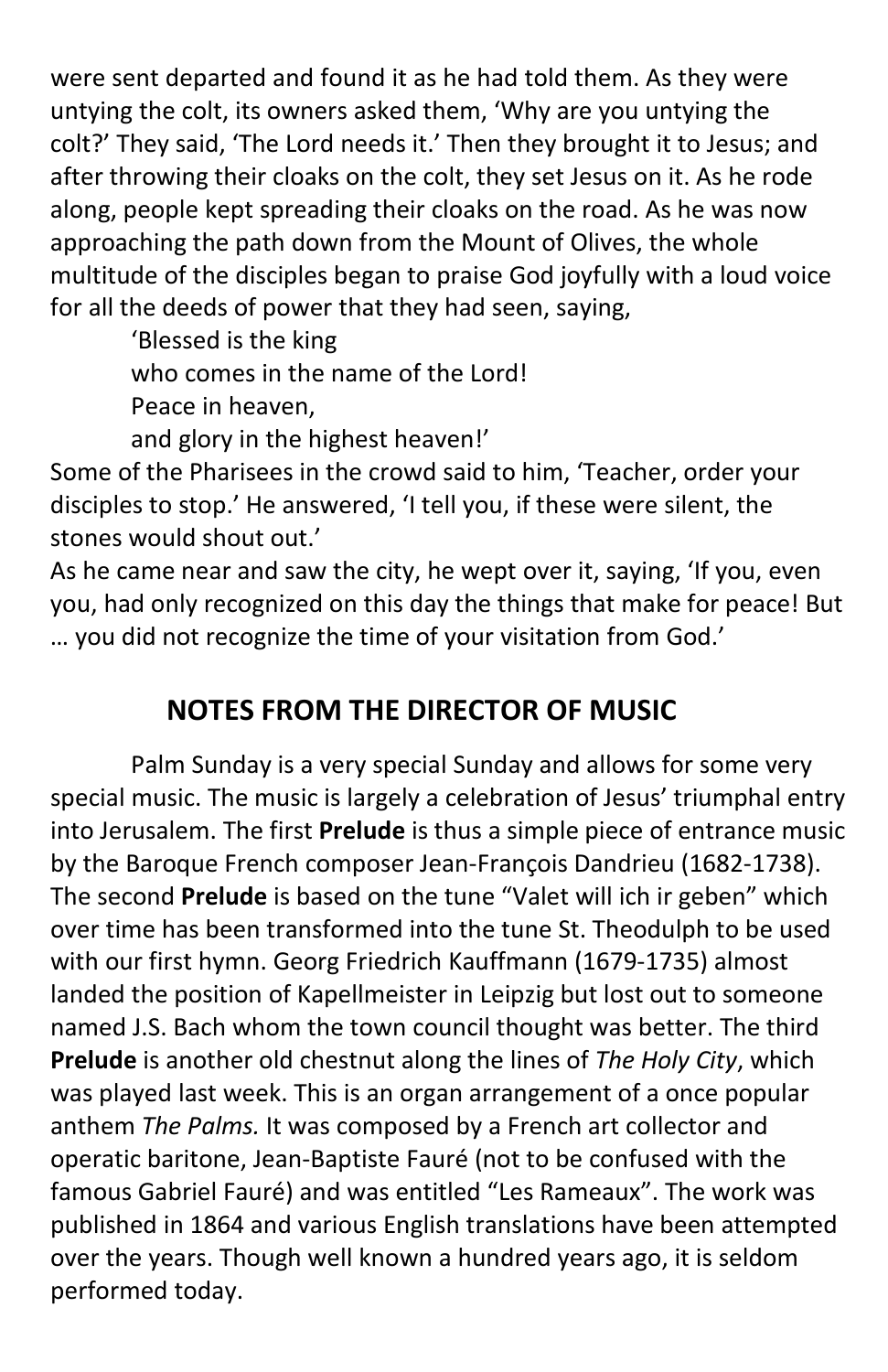The Palm Sunday **Postlude** is again *Intrada* by British organist Brian Brockless. I can't seem to find an alternative to this piece because for me it best sets up the mood. It is a triumphant entrance piece, but there is something ominous about it. As our last hymn puts it so well: "in lowly pomp ride on to die".

### **ANNOUNCEMENTS**

#### **Re-Opening the Sanctuary**

It is good to have the opportunity to gather in person. We continue to offer physical distancing within the sanctuary. Face masks are encouraged but no longer mandatory. St. Andrew's Hall will be open this morning for fellowship after the service. Phyllis-Ann McCormick and Shirley Brash have offered to host the first few coffee times If you would like to help with coffee time, please speak to Phyllis-Anne or Shirley.

#### **This Morning's Lenten Sanctuary Display**

Each week throughout Lent, the display in the sanctuary changes a little. Today the focus is on **The Way of the Cross**, with many of the symbols associated with Holy Week. Thank you Anne-Marie, Anne, and Janet for your creative contribution to our services.

#### **Manse Community Support Group**

This new project will provide support for the Manse residents through monthly meals (last Sunday of the month) and other needs expressed by the residents. For example, the residents said that they would welcome soft cookies or squares at any time. These would need to include an ingredient list, and contain no nuts! If you wish to know contact Nancy Hancock or Anne-Marie Gabrini.

# **THIS WEEK**

#### **Zoom Fellowship**

We will meet again this Monday, April 11, at 2:30 pm. All welcome. Contact [marilyntrudeau@hotmail.com](mailto:marilyntrudeau@hotmail.com) for the Zoom link

#### **Winter Tuesday Evenings**

Online, April 19th. Final DVD presentations by author Eric Metaxas about the life and faith of Dietrich Bonhoeffer. This week: 4. Come and Die. It is not necessary to register in advance, but you are invited to sign up to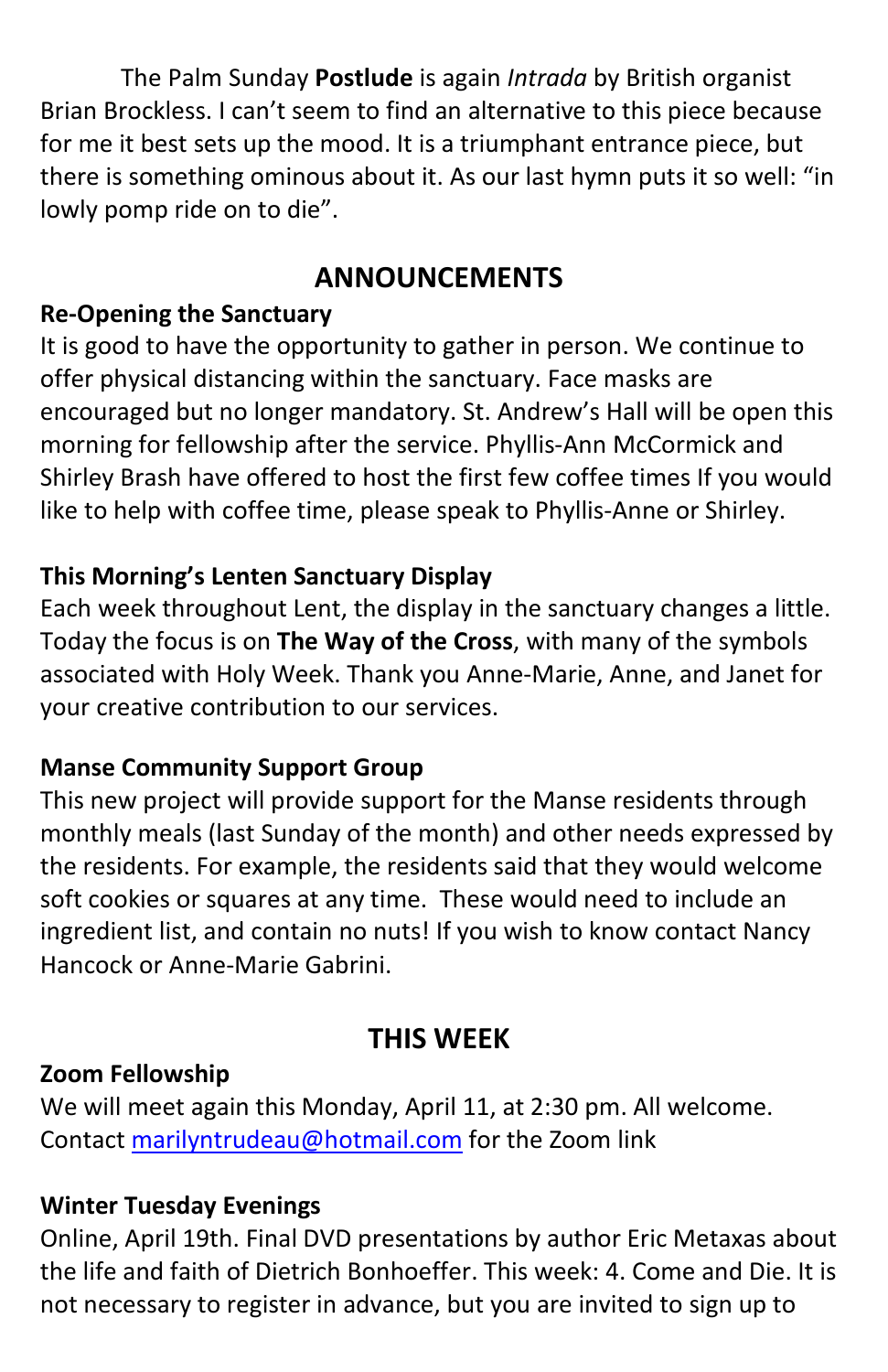receive a plan for each session at[: a.johnston@standrewskingston.org](mailto:a.johnston@standrewskingston.org)  Zoom link:

[https://us02web.zoom.us/j/84467026945?pwd=Z3Juc2g1NGhjZlJMYlN2](https://us02web.zoom.us/j/84467026945?pwd=Z3Juc2g1NGhjZlJMYlN2bEhFRlQrdz09) [bEhFRlQrdz09](https://us02web.zoom.us/j/84467026945?pwd=Z3Juc2g1NGhjZlJMYlN2bEhFRlQrdz09)

#### **Mid-Week Worship**

Wednesday, April 13, 7:30 p.m. A time of song and prayer in the tradition of the Taizé community. Led by Susanne and Wendy. <https://us02web.zoom.us/j/82464811989>

#### **Imago Dei**

Thurs. April 14, 4:30 p.m. Contemplative reading, prayer & community in Christ. All welcome on Zoom. For details, contact Dorothy [\(dotmessenger@gmail.com\)](mailto:dotmessenger@gmail.com)

## **EASTER**

**Good Friday, April 15** – St. James Anglican 10:00 am. A service of readings, reflections and hymns prepared by the Kingston Ecumenical Partnership. Masks and vax passes required. Link to livestream: <https://www.youtube.com/c/StJamesAnglicanChurchKingstonOntario> **Easter Sunday, April 17** – St. Andrew's 10:30 a.m. **1St Sunday after Easter, April 24** – The Road to Emmaus

#### **Flowers for Easter**

If you would like to contribute flowers for the Easter service, we invite you to bring them to the church on Sunday, April 17<sup>th</sup> before 10:00am.

#### **Reflections for Easter**

If you would like to explore the gospel through art, Andrew highly recommends the 15-minute video on Caravaggio's The Taking of Christ based on Matthew 26:49: "And Judas came up to Jesus at once and said, 'Greetings Rabbi!' And he kissed him."

<https://www.youtube.com/watch?v=wDjq2gPGIHk>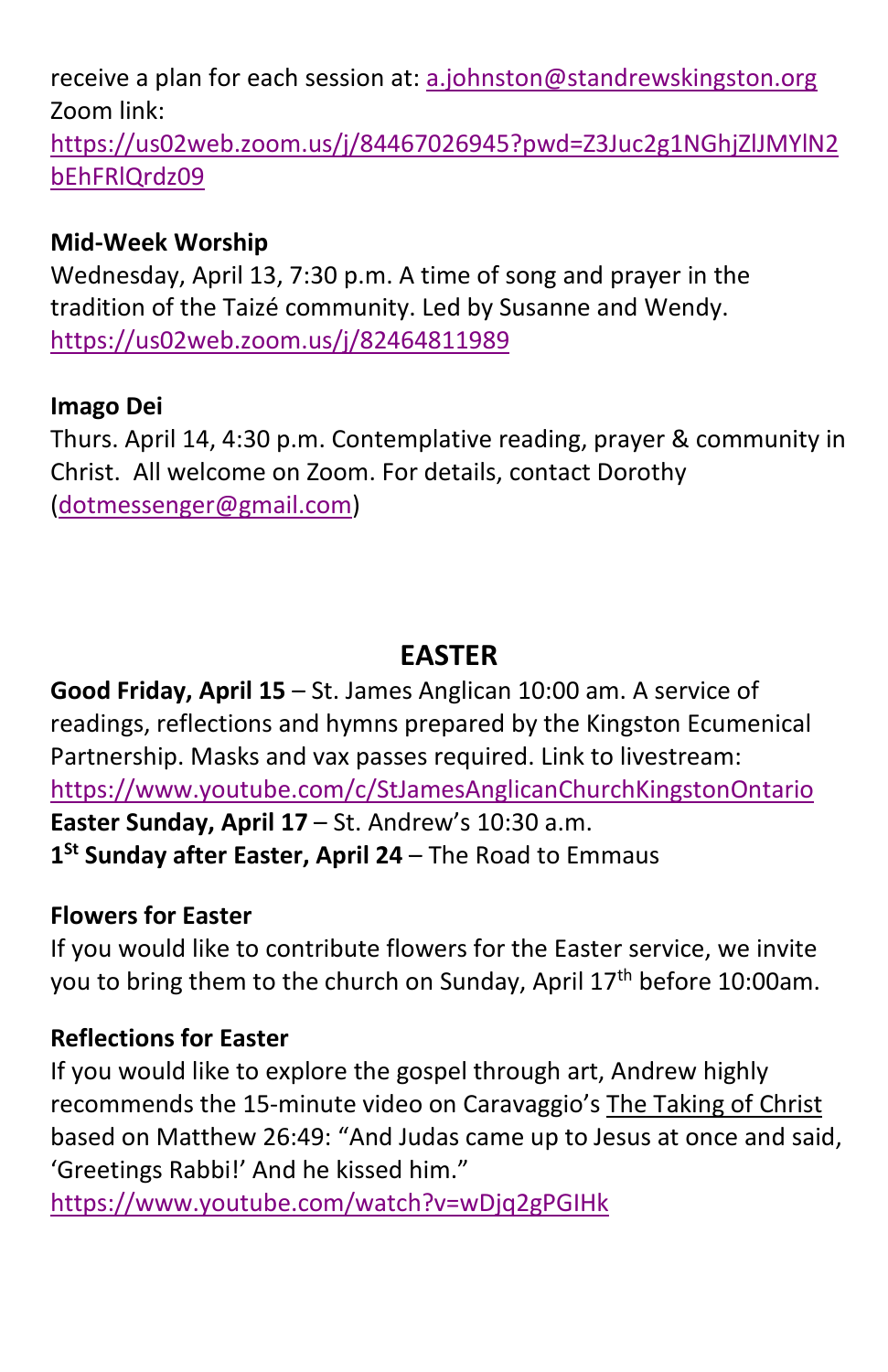## **ALSO**

#### **Circle of Prayer**

This team of St. Andrew's members is ready to add their prayers to yours. Please send requests in full confidence to our co-ordinator Dorothy at [dotmessenger@gmail.com](mailto:dotmessenger@gmail.com)

#### **Chapel Ministry at Waterford Residence**

On the 1<sup>st</sup> Sunday of the month, St. Andrew's will be offering a simple ecumenical worship service at the Waterford Residence. We would like to create a roster of 2 people per month: one to conduct the service and one to lead the hymns. If you willing to help with this rewarding outreach, please contact Nancy: nancyhancock2012@gmail.com

#### **The Art of Transitional Ministry**

How will you lead your church through transition? As we look towards a post-pandemic world, everything appears in flux. Join Rev. Mitch Coggin and the Centre for Missional Leadership team, for a week of equipping and encouragement to the church in this moment. May 2-6, 2022, onsite and online at St. Andrew's Hall, Vancouver. \$100. To register, email Mavis Ho at cml@standrews.edu.

#### **Seeking Drivers**

The Food Sharing Project, in partnership with the Kingston Rotary and Lionhearts, is providing bi-weekly healthy food boxes to families in need until the end of the school year. The boxes are prepared on Wednesay evenings and delivered by volunteers on Thursday, beginning at 11:00am. Drivers, usually in teams of two, follow a given route to deliver the food in a safe, contactless manner. If you would like to volunteer for a week or more, please contact Andy Mills (fsp@kingston.net) or Brenda Moore (brekmoore@gmail.com) for more information and/or to sign up.

**SERVING THIS MORNING**

| <b>Beadle:</b>          |  |  |  |
|-------------------------|--|--|--|
| Livestreaming:          |  |  |  |
| Ushers this week:       |  |  |  |
| <b>Ushers April 17:</b> |  |  |  |

**Beadle:** Larry M **Livestreaming:** Benjamin dO-V, Julielee S **Elaine and Pat C Ushers April 17:** Lori-Kim dO and Andy V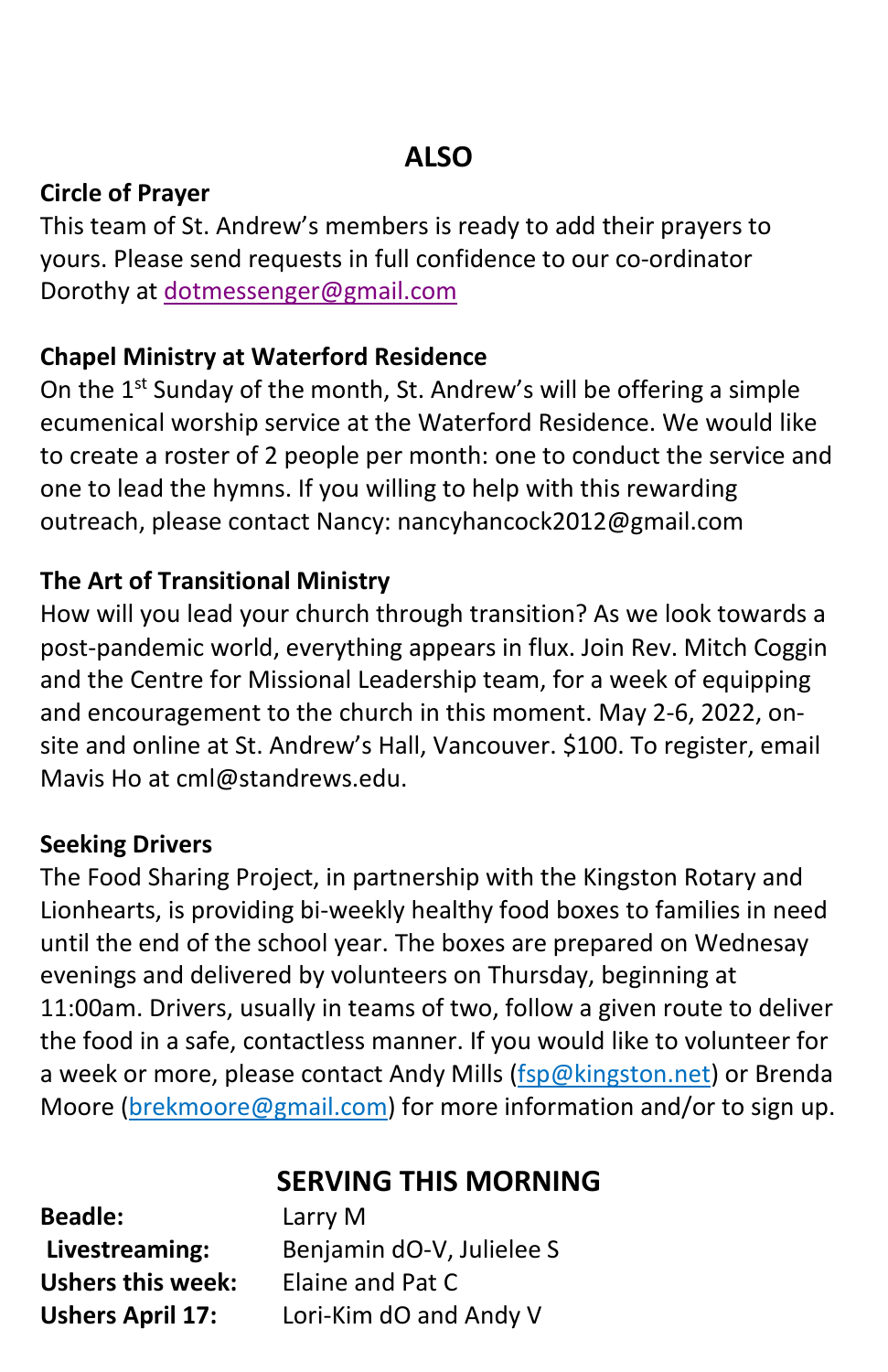Director of Music – John Hall – mjchall@telusplanet.net The Rev. Andrew Johnston – a.johnston@standrewskingston.org

| <b>Financial Review to Mar 31, 2022</b> | <b>Budgeted</b> | <b>Received</b> |
|-----------------------------------------|-----------------|-----------------|
| <b>General Offerings</b>                | \$62,515        | \$57,380        |
| Designated Mission Offerings            | \$4,875         | \$4,454         |

#### **MISSION MOMENT**



In Afghanistan, an excited Salma had just passed Grade 4, but her father didn't want her to continue her education because the school was too far away. When a meeting with the school didn't change his mind, community and religious leaders involved with a girls' education project visited Salma's parents. They explained the importance of education for girls from both human rights and religious perspectives. After a few hours of discussion, Salma received permission to return to school. Unfortunately, the current political situation

in Afghanistan means many children are faced with uncertainty about their futures, particularly girls. This education project is supported by Presbyterian World Service & Development.

*In 2022, members of St. Andrew's Kingston have committed to a goal of raising \$5,340 to support a witness through PWS&D.*